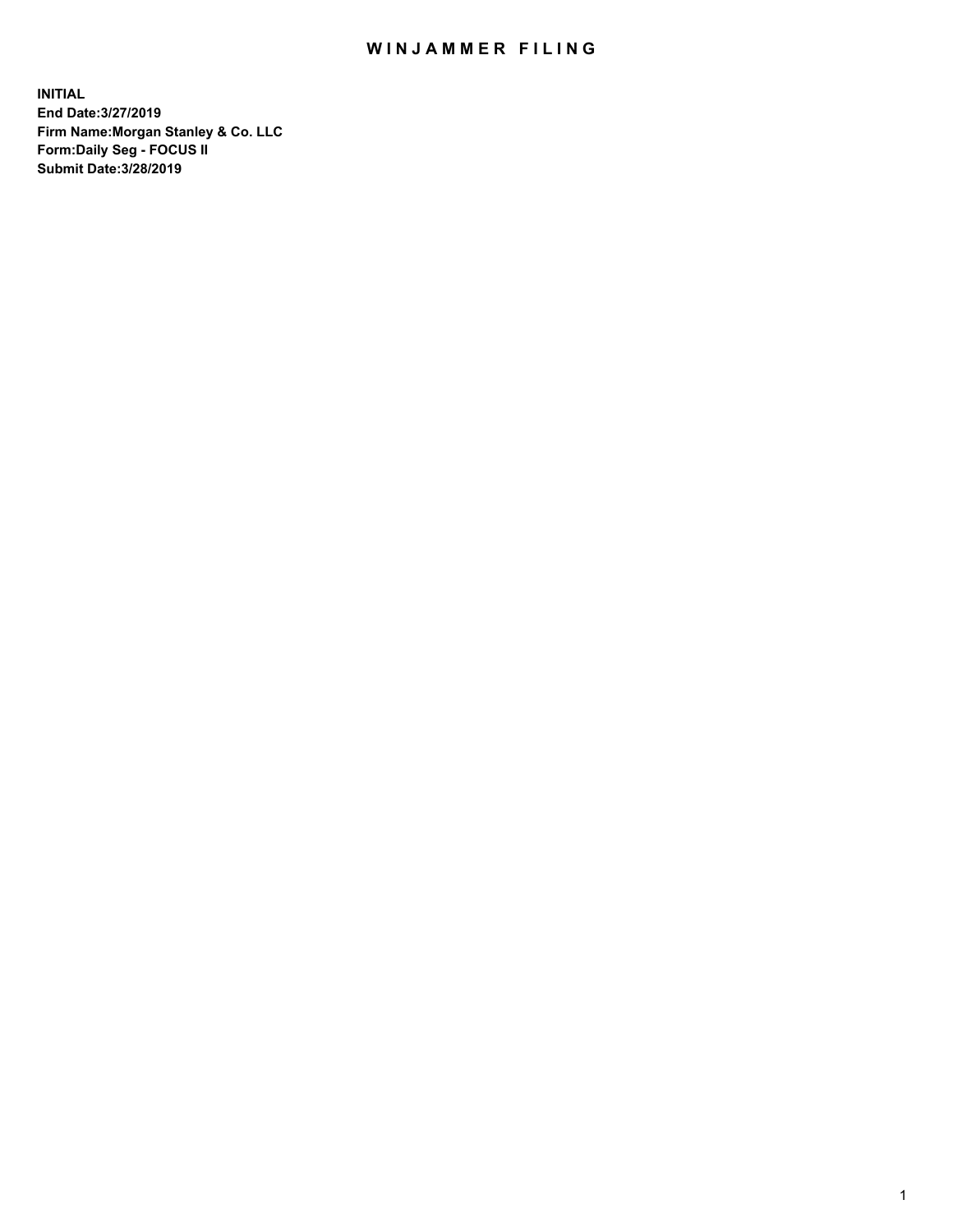**INITIAL End Date:3/27/2019 Firm Name:Morgan Stanley & Co. LLC Form:Daily Seg - FOCUS II Submit Date:3/28/2019 Daily Segregation - Cover Page**

| Name of Company                                                                   | Morgan Stanley & Co. LLC     |
|-----------------------------------------------------------------------------------|------------------------------|
| <b>Contact Name</b>                                                               | <b>Ikram Shah</b>            |
| <b>Contact Phone Number</b>                                                       | 212-276-0963                 |
| <b>Contact Email Address</b>                                                      | Ikram.shah@morganstanley.com |
| FCM's Customer Segregated Funds Residual Interest Target (choose one):            |                              |
| a. Minimum dollar amount: ; or                                                    | 235,000,000                  |
| b. Minimum percentage of customer segregated funds required:% ; or                | <u>0</u>                     |
| c. Dollar amount range between: and; or                                           | <u>0 0</u>                   |
| d. Percentage range of customer segregated funds required between: % and %.       | 00                           |
| FCM's Customer Secured Amount Funds Residual Interest Target (choose one):        |                              |
| a. Minimum dollar amount: ; or                                                    | 140,000,000                  |
| b. Minimum percentage of customer secured funds required:%; or                    | <u>0</u>                     |
| c. Dollar amount range between: and; or                                           | 0 <sub>0</sub>               |
| d. Percentage range of customer secured funds required between:% and%.            | 0 <sub>0</sub>               |
| FCM's Cleared Swaps Customer Collateral Residual Interest Target (choose one):    |                              |
| a. Minimum dollar amount: ; or                                                    | 92,000,000                   |
| b. Minimum percentage of cleared swaps customer collateral required:% ; or        | <u>0</u>                     |
| c. Dollar amount range between: and; or                                           | 0 Q                          |
| d. Percentage range of cleared swaps customer collateral required between:% and%. | 00                           |

Attach supporting documents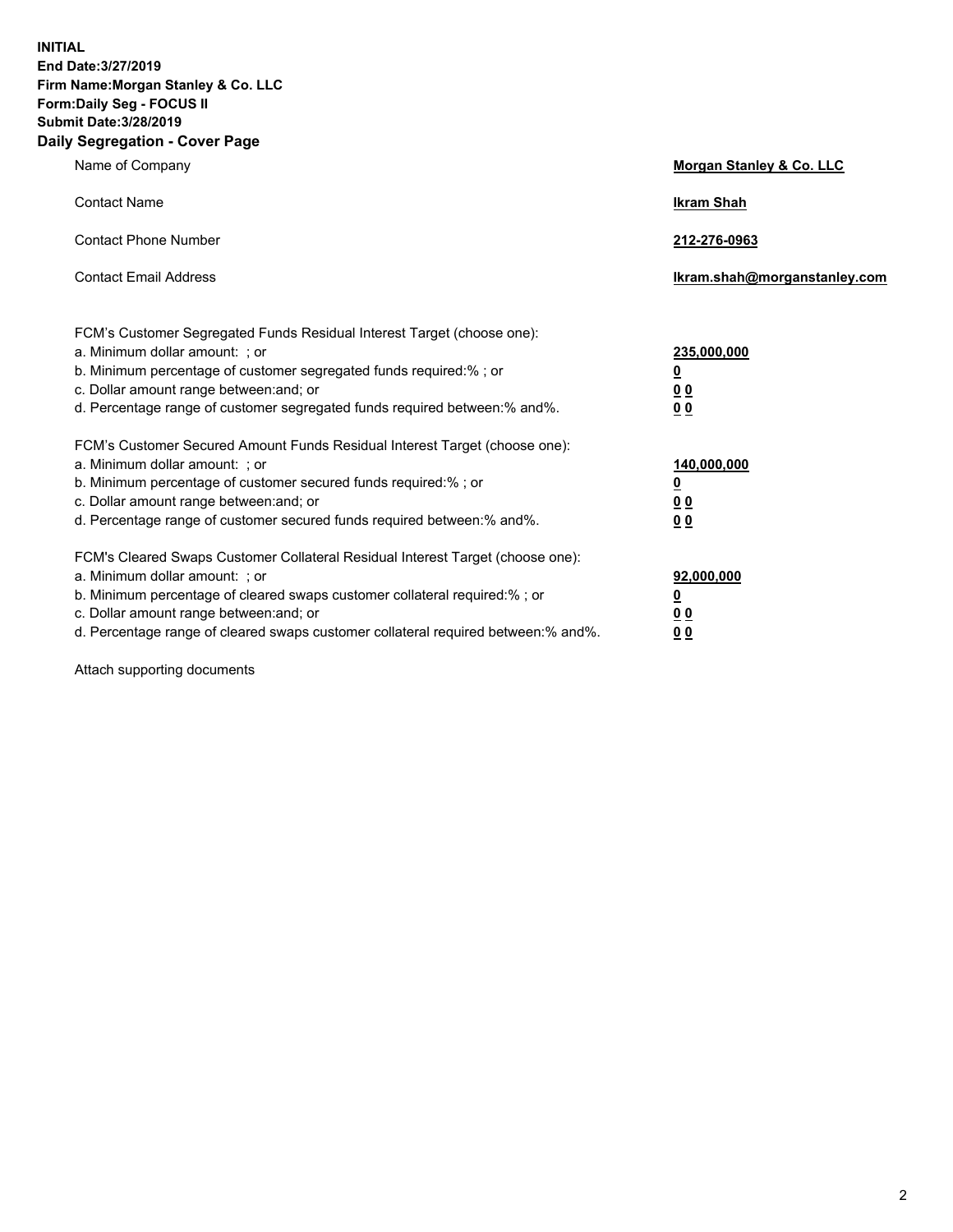## **INITIAL End Date:3/27/2019 Firm Name:Morgan Stanley & Co. LLC Form:Daily Seg - FOCUS II Submit Date:3/28/2019 Daily Segregation - Secured Amounts**

Foreign Futures and Foreign Options Secured Amounts Amount required to be set aside pursuant to law, rule or regulation of a foreign government or a rule of a self-regulatory organization authorized thereunder 1. Net ledger balance - Foreign Futures and Foreign Option Trading - All Customers A. Cash **3,410,702,518** [7315] B. Securities (at market) **2,073,739,036** [7317] 2. Net unrealized profit (loss) in open futures contracts traded on a foreign board of trade **-97,001,712** [7325] 3. Exchange traded options a. Market value of open option contracts purchased on a foreign board of trade **7,812,165** [7335] b. Market value of open contracts granted (sold) on a foreign board of trade **-10,022,138** [7337] 4. Net equity (deficit) (add lines 1. 2. and 3.) **5,385,229,869** [7345] 5. Account liquidating to a deficit and account with a debit balances - gross amount **26,703,701** [7351] Less: amount offset by customer owned securities **-25,795,463** [7352] **908,238** [7354] 6. Amount required to be set aside as the secured amount - Net Liquidating Equity Method (add lines 4 and 5) 7. Greater of amount required to be set aside pursuant to foreign jurisdiction (above) or line 6. FUNDS DEPOSITED IN SEPARATE REGULATION 30.7 ACCOUNTS 1. Cash in banks A. Banks located in the United States **697,766,579** [7500] B. Other banks qualified under Regulation 30.7 **617,444,853** [7520] **1,315,211,432** [7530] 2. Securities A. In safekeeping with banks located in the United States **116,189,194** [7540] B. In safekeeping with other banks qualified under Regulation 30.7 **0** [7560] **116,189,194** [7570] 3. Equities with registered futures commission merchants A. Cash **7,356,068** [7580] B. Securities **0** [7590] C. Unrealized gain (loss) on open futures contracts **464,703** [7600] D. Value of long option contracts **0** [7610] E. Value of short option contracts **0** [7615] **7,820,771** [7620] 4. Amounts held by clearing organizations of foreign boards of trade A. Cash **0** [7640] B. Securities **0** [7650] C. Amount due to (from) clearing organization - daily variation **0** [7660] D. Value of long option contracts **0** [7670] E. Value of short option contracts **0** [7675] **0** [7680] 5. Amounts held by members of foreign boards of trade A. Cash **2,280,738,820** [7700] B. Securities **1,957,549,842** [7710] C. Unrealized gain (loss) on open futures contracts **-97,466,416** [7720] D. Value of long option contracts **7,812,165** [7730] E. Value of short option contracts **-10,022,138** [7735] **4,138,612,273** [7740] 6. Amounts with other depositories designated by a foreign board of trade **0** [7760] 7. Segregated funds on hand **0** [7765] 8. Total funds in separate section 30.7 accounts **5,577,833,670** [7770]

9. Excess (deficiency) Set Aside for Secured Amount (subtract line 7 Secured Statement Page 1 from Line 8)

- 10. Management Target Amount for Excess funds in separate section 30.7 accounts **140,000,000** [7780]
- 11. Excess (deficiency) funds in separate 30.7 accounts over (under) Management Target **51,695,563** [7785]

**0** [7305]

**5,386,138,107** [7355]

**5,386,138,107** [7360]

**191,695,563** [7380]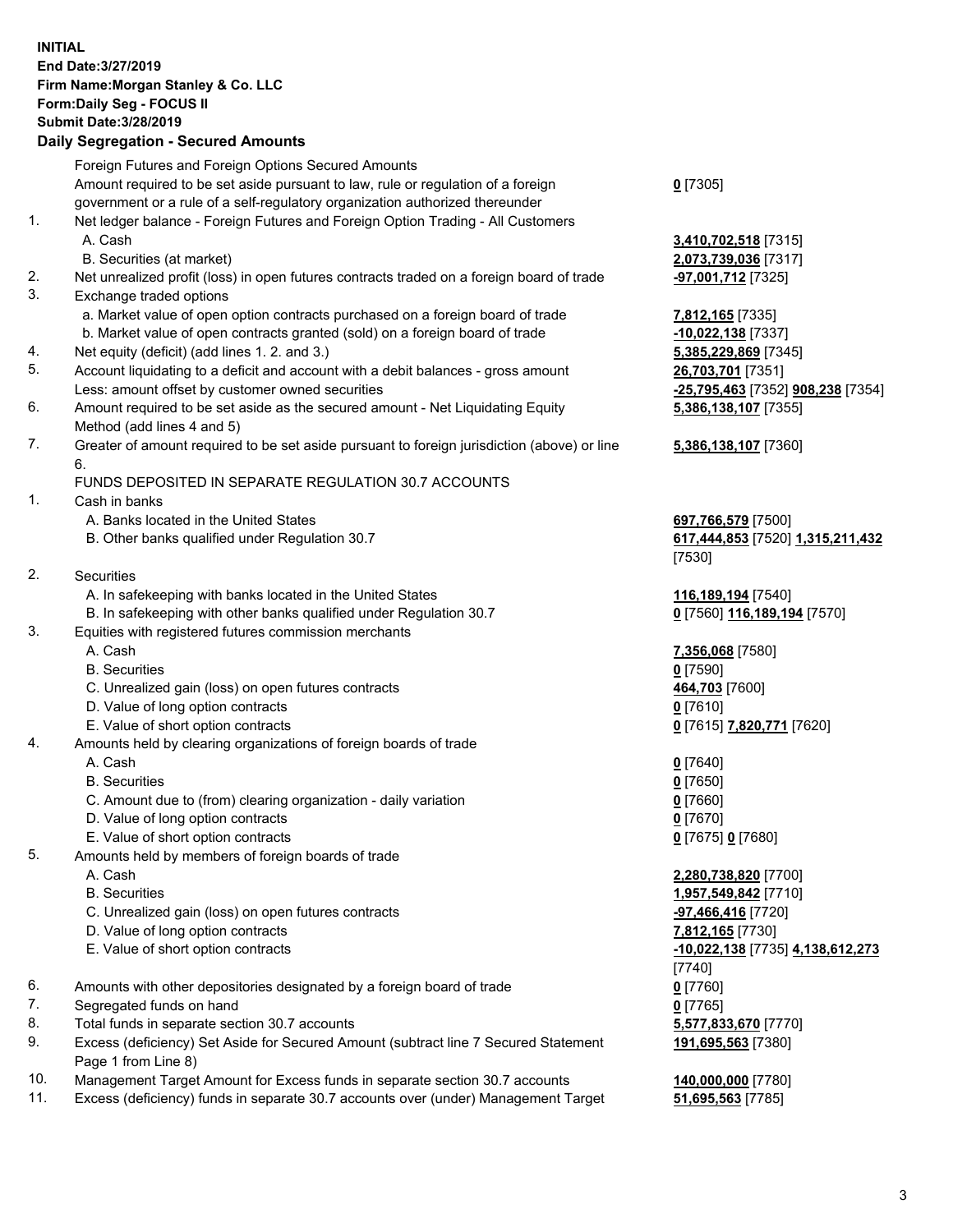**INITIAL End Date:3/27/2019 Firm Name:Morgan Stanley & Co. LLC Form:Daily Seg - FOCUS II Submit Date:3/28/2019 Daily Segregation - Segregation Statement** SEGREGATION REQUIREMENTS(Section 4d(2) of the CEAct) 1. Net ledger balance A. Cash **7,580,937,333** [7010] B. Securities (at market) **6,407,006,807** [7020] 2. Net unrealized profit (loss) in open futures contracts traded on a contract market **2,588,155,482** [7030] 3. Exchange traded options A. Add market value of open option contracts purchased on a contract market **319,037,631** [7032] B. Deduct market value of open option contracts granted (sold) on a contract market **-224,936,902** [7033] 4. Net equity (deficit) (add lines 1, 2 and 3) **16,670,200,351** [7040] 5. Accounts liquidating to a deficit and accounts with debit balances - gross amount **284,802,911** [7045] Less: amount offset by customer securities **-283,154,730** [7047] **1,648,181** [7050] 6. Amount required to be segregated (add lines 4 and 5) **16,671,848,532** [7060] FUNDS IN SEGREGATED ACCOUNTS 7. Deposited in segregated funds bank accounts A. Cash **4,104,052,224** [7070] B. Securities representing investments of customers' funds (at market) **0** [7080] C. Securities held for particular customers or option customers in lieu of cash (at market) **561,017,153** [7090] 8. Margins on deposit with derivatives clearing organizations of contract markets A. Cash **6,119,368,637** [7100] B. Securities representing investments of customers' funds (at market) **0** [7110] C. Securities held for particular customers or option customers in lieu of cash (at market) **5,845,989,654** [7120] 9. Net settlement from (to) derivatives clearing organizations of contract markets **224,354,508** [7130] 10. Exchange traded options A. Value of open long option contracts **319,037,631** [7132] B. Value of open short option contracts **-224,936,902** [7133] 11. Net equities with other FCMs A. Net liquidating equity **9,621,739** [7140] B. Securities representing investments of customers' funds (at market) **0** [7160] C. Securities held for particular customers or option customers in lieu of cash (at market) **0** [7170] 12. Segregated funds on hand **0** [7150] 13. Total amount in segregation (add lines 7 through 12) **16,958,504,644** [7180] 14. Excess (deficiency) funds in segregation (subtract line 6 from line 13) **286,656,112** [7190]

- 15. Management Target Amount for Excess funds in segregation **235,000,000** [7194]
- 16. Excess (deficiency) funds in segregation over (under) Management Target Amount Excess

**51,656,112** [7198]